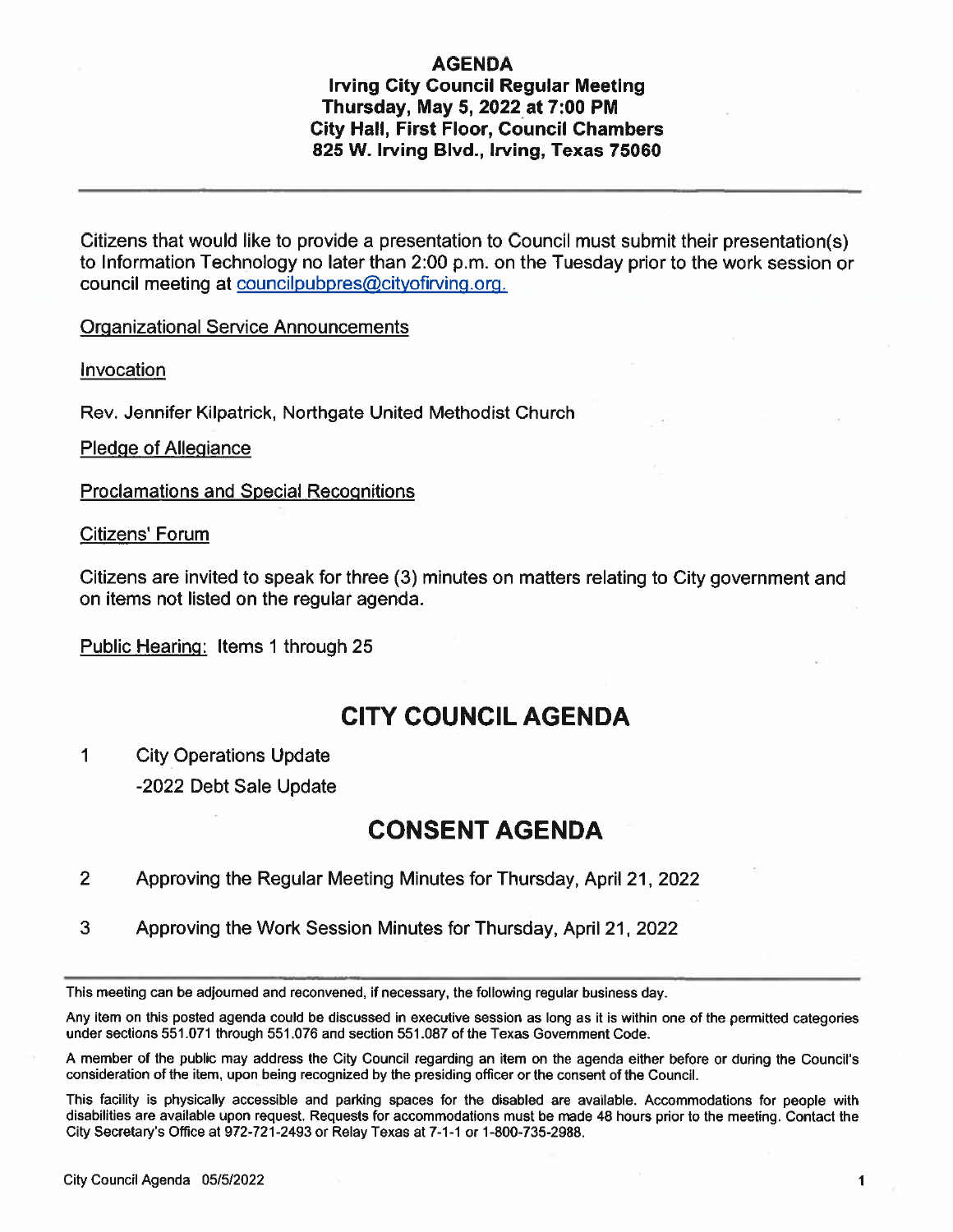- 4 Resolution --Approving <sup>a</sup> 5% Increase to the City Manager's Annual Base Salary and Providing <sup>a</sup> One-Time Lump Sum Merit Payment in the Amount of \$10,000.00 to the City Manager
- 5 Resolution -- Accepting Dedication of Park Land from the Campion Hollows Homewowners' Association, Inc., Relating to the Development Agreement with Hines Las Colinas Ranchview Land, LLC, for Development of Public Infrastructure for the Ranchview (Campion Hollows) Project
- 6 Resolution -- Approving an Expenditure with KOMPAN, Inc. in the Amount of \$315,320.28 for Outdoor Fitness Equipment to be installed at Northwest Park and <sup>a</sup> New Playground Structure to be Installed at Mountain Creek Preserve through the State of Texas Local Government Statewide Purchasing Cooperative Agreement (BuyBoard)
- 7 Resolution --Approving the Expenditure with NEMA 3 Electric, Inc. in the Amount of S284,025.00 for Park Lighting Upgrades through the State of Texas Local Government Statewide Purchasing Cooperative Agreement (BuyBoard)
- 8 Resolution -- Approving the Expenditure with Musco Sports Lighting, LLC. in the Amount of \$142,112.00 for Lighting Upgrades for the Nichols Park Tennis Court through the State of Texas Local Government Statewide Purchasing Cooperative Agreement (BuyBoard)
- 9 Resolution --Approving <sup>a</sup> Professional Services Agreement Between the City of Irving and Parkhill, Smith & Cooper, Inc., in the amount of \$759,120.00, for the Architectural Design Services for Central Fire Station
- 10 Resolution -- Awarding <sup>a</sup> Contract to Mart, Inc. in the Amount of \$231,195.00 for Remodeling Services at Various Public Safety Facilities
- 11 Resolution -- Approving <sup>a</sup> Sales Contract with Julio Rodriguez, in the amount of \$44,356.00, for <sup>a</sup> Drainage and Wastewater Easement for the Chamberlain Street Paving, Drainage & Utility Improvement Project
- 12 Resolution -- Approving <sup>a</sup> Sales Contract with Julio Rodriguez, in the amount of \$16,817.00, for <sup>a</sup> Wastewater Easement for the Chamberlain Street Paving, Drainage & Utility Improvement Project
- 13 Resolution--Approving and Accepting the Proposal from InCon-Trol Construction LLC, dba Incon-Trol Water Systems in the Total Estimated Amount of \$58,000.00 for Maintenance Services of Mustang Fountains at Williams Square Plaza
- <sup>14</sup> Resolution --Approving <sup>a</sup> Professional Services Agreement between the City of Irving and DFW Consulting Group Inc., in the Total Estimated Amount of \$500,000.00 for Professional Services for Mechanical, Electrical and Plumbing (MEP) Engineering **Services**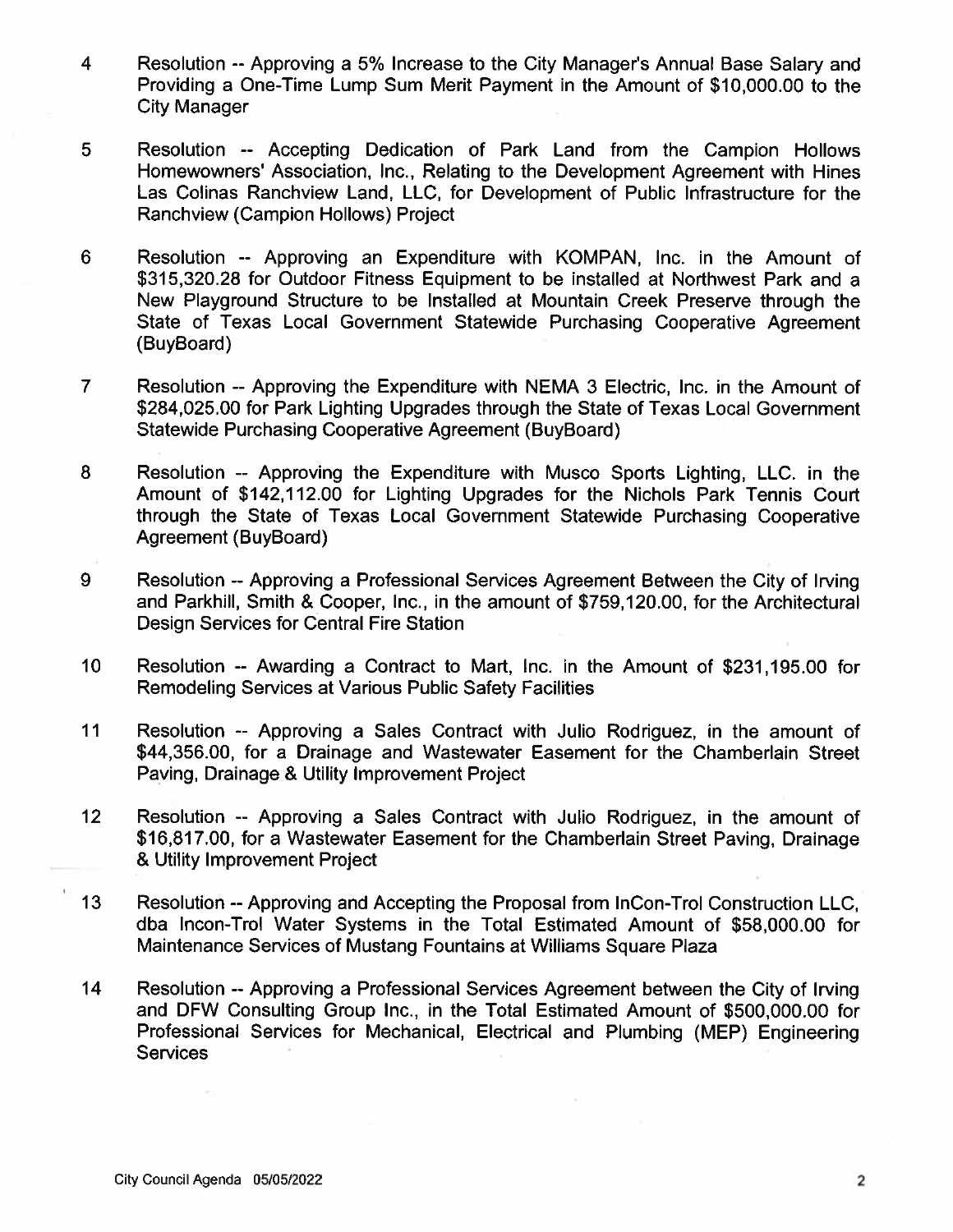- 15 Resolution -- Approving As-Needed Expenditures with Centerline Supply, Inc., in the Total Estimated Amount of \$160,000.00 for Highway Safety & Traffic Products through the State of Texas Local Government Statewide Purchasing Cooperative Agreement (BuyBoard)
- 16 Resolution --Approving As-Needed Expenditures with Iteris, Inc.. in an Amount Not to Exceed \$500,000.00 for Parts and Materials for Maintenance and Operations of Traffic Signals through the State of Texas Local Government Statewide Purchasing Cooperative Agreement (BuyBoard)
- 17 Resolution -- Approving As-Needed Expenditures with Texas Highway Products, LTD., in the Total Estimated Amount of \$1 50,000.00 for Parts and Materials for Maintenance and Operation of Traffic Signals through the State of Texas Local Government Statewide Purchasing Cooperative Agreement (BuyBoard)
- 18 Resolution -- Renewing the Annual Contract with Global Building Maintenance, Inc., in the Total Estimated Amount of \$60,000.00 for Custodial Services at the Valley View Municipal Complex
- 19 Resolution --Renewing the Annual Contracts with Core & Main LP and APSCO Supply in the Total Estimated Amount of \$270,000.00 for Brass Fittings
- 20 Resolution -- Approving the Purchase of <sup>a</sup> 2022 Chevrolet Silverado 4500 Medium Duty 4X2 Crew Cab Truck from CaIdwell Country Chevrolet in the Total Estimated Amount of \$89,457.00 through the State of Texas Local Government Statewide Cooperative Purchasing Program (BuyBoard)
- 21 Ordinance -- Authorizing the Abandonment and Vacation of Certain Portions of <sup>a</sup> Sanitary Sewer Easement and Utility Easement at 455 E. John W. Carpenter Freeway, for SHREEM Las Colinas, LLC

# INDIVIDUAL CONSIDERATION

- 22 Ordinance -- Public Hearing and Ordinance Readopting Section 13-14 of the Code of Civil and Criminal Ordinances of the City of Irving, Texas, Relating to Childcare for City Operated Youth Programs
- 23 Resolution -- Confirming the Appointment of Derick Miller as Police Chief for the City of Irving

# APPOINTMENTS AND REPORTS

- 24 Resolution -- Appointment to the Irving Green Advisory Board to Fill an Unexpired Term
- 25 Mayor's Report